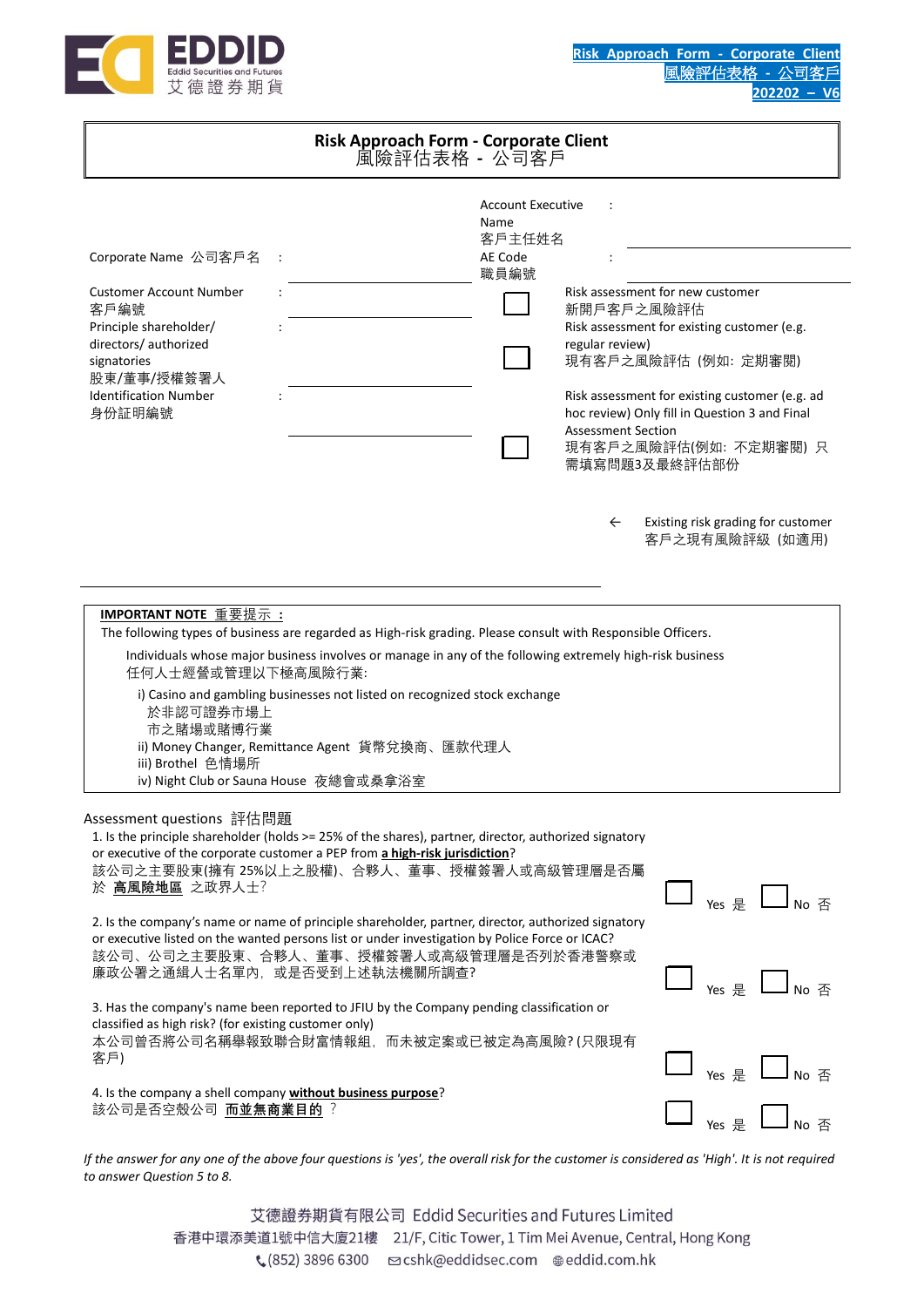

如以上四條問題中,其中一題之答案為*"*是*"*,該客戶之整體風險應被列作*"*高*"*,客戶主任*/*經辦員無須填寫第 *5* 至 *8* 題。

| 5. Place of incorporation:<br>成立地區:                | Risk grading:<br>風險評級: | Medium $\#$<br>High 高<br>Low 低<br>[A]               |
|----------------------------------------------------|------------------------|-----------------------------------------------------|
| 6. Place of business<br>establishment:<br>客戶業務所在地: | Risk grading:<br>風險評級: | Medium 中<br>High 高<br>Low $\leftarrow$ $\leftarrow$ |
| Location of the<br>counterparties:<br>交易對手及伙伴所在地:  | Risk grading:<br>風險評級: | $M$ edium $\oplus$<br>High 高<br>低<br>Low<br>[B]     |

**Please refer to the table below to derive the risk for "Place of Incorporation" + " "Place of Business Establishment/Location of Counterparties" ([A]+[B])**

**請參考以下列表以計算"成立地區" + "客戶業務所在地"/"交易對手及伙伴所在地"之風險評級 ([A]+[B]):**

|                      | Place of business establishment/location of counterparties |        |      |  |  |  |
|----------------------|------------------------------------------------------------|--------|------|--|--|--|
| Place of             | Low                                                        | Medium | High |  |  |  |
| <b>Incorporation</b> |                                                            |        |      |  |  |  |
| High                 | v                                                          |        |      |  |  |  |
| Medium               |                                                            |        |      |  |  |  |
| Low                  |                                                            |        |      |  |  |  |

**Risk grading for "Place of Incorporation" + "Place of Business Establishment/Location of Counterparties":**  Establishment*γ*.ocation or counterparties:<br>"成立地區"+"客戶業務所在地"/"交易對手及伙伴所在地"之風險評級: ███████ Low 低 ███████Medium 中 ███ High 高

 $[C]$ 

7. Business nature 業務特性

| 7a. What is the business nature of the corporate customer? 該公司客戶屬於哪類行業?                                                       | <b>Risk Grading</b><br>風險評級 |
|-------------------------------------------------------------------------------------------------------------------------------|-----------------------------|
| (a) Catering (e.g. bars, restaurants) 飲食業(例如酒吧或餐廳)                                                                            |                             |
| (b) Dealer/trader in gems, precious metals, jewellery shops (寶石商、貴金屬商、珠寶商)<br>(c) Dealer/trader in art of antiques 藝術品買賣商或古董商 |                             |
| (d) Charity, foundation, non-profit organization  慈善團體、基金會、非弁利機構<br>(e) Pawnshop 當舖                                           |                             |
| (f) Society with cross border donation  涉及誇國捐款之社團                                                                             | High 高                      |
| (g) Casino not listed in recognized stock exchange 於認可證券市場上之賭場                                                                |                             |
| (i) Entertainment - Karaoke, massage parlor 娱樂場所 - 卡拉OK, 按摩院                                                                  |                             |
| (I) Unregulated Financial Institution, e.g. money lender 未受規管之金融機構,如財務公司                                                      |                             |
| (m) Property developer or construction company 地產發展商或建築公司                                                                     |                             |
| (n) Travel agents (i.e. tour organizers)  旅行社(即經辦旅行團的公司)                                                                      |                             |
| <b>Other businesses</b>                                                                                                       | Low低                        |
| 其他業務                                                                                                                          |                             |
| Risk grading for "Business":<br>業務之風險等級:                                                                                      | [D]                         |

**Please refer to the table below to derive the risk for "Place of Incorporation" + " "Place of Business Establishment/Location of Counterparties" + "Business" ([C]+[D])**

**請參考以下列表以計算"成立地區" + "客戶業務所在地"/"交易對手及伙伴所在地" + "業務"之風險評級 ([C]+[D]):**

|                                    | Business |      |  |  |
|------------------------------------|----------|------|--|--|
| Place of Incorporation + Place of  | Low      | High |  |  |
| business establishment/location of |          |      |  |  |
| <i>counterparties</i>              |          |      |  |  |
| High                               | Н        |      |  |  |
| Medium                             |          | H    |  |  |
| ow                                 |          |      |  |  |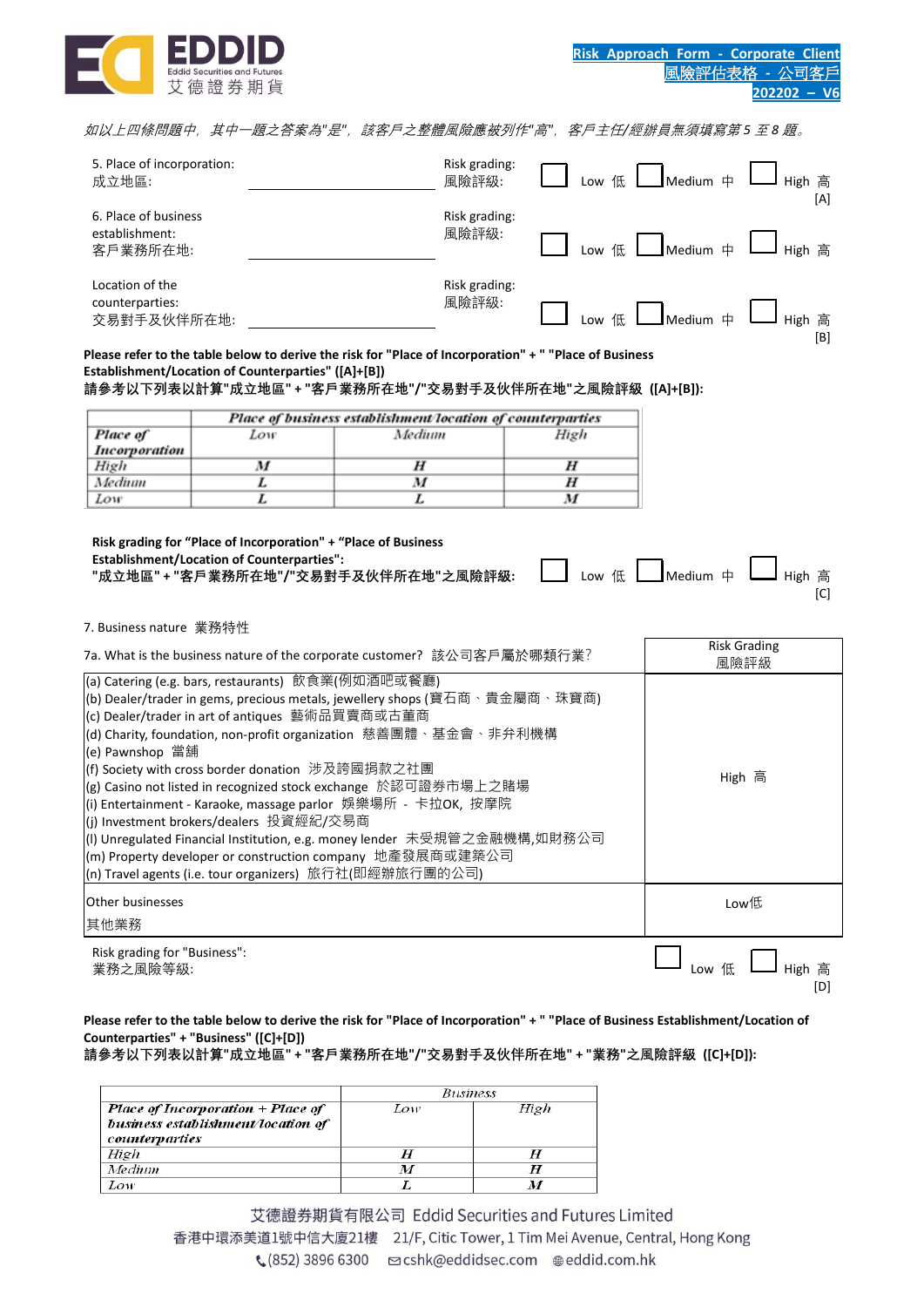

| Risk grading for "Place of Incorporation" + " "Place of Business<br>Establishment/Location of Counterparties" + "Business":<br>"成立地區" + "客戶業務所在地"/"交易對手及伙伴所在地" + "業務"之風<br>險評級:                                                                                                             |        |                                        |        | I Low 低 L Medium 中 L High 高        |                                                                      | [E] |
|---------------------------------------------------------------------------------------------------------------------------------------------------------------------------------------------------------------------------------------------------------------------------------------------|--------|----------------------------------------|--------|------------------------------------|----------------------------------------------------------------------|-----|
| 8. Control & other criteria 監控及其他準則<br>Please answer the following questions 請回答以下問題:<br>(i) Is the customer a listed company or subsidiary of listed company on a recognized stock<br>exchange?<br>客戶是否屬於認可證券市場上市的公司, 或是該等上市公司的附屬公司?                                                       |        |                                        |        |                                    | $Yes \nsubseteq \Box$ No $\overline{A}$                              |     |
| If the answer for the above questions is 'yes', the overall risk for the customer is considered as 'Low'. Otherwise continue.<br>如以上問題之答案為"是", 該客戶之整體清洗黑錢風險應被列作"低"; 如否,請繼續回答。                                                                                                               |        |                                        |        |                                    |                                                                      |     |
| 8a. Please answer the following questions 請回答下列問題:<br>(i) Is the principle shareholder, partner, director, authorized signatory or executive of the<br>corporate customer a PEP from a jurisdiction other than high risk jurisdiction?<br>該公司之主要股東、合夥人、董事、授權簽署人或高級管理層是否屬於 非高風險地區 之<br>政界人士? |        |                                        |        |                                    |                                                                      |     |
|                                                                                                                                                                                                                                                                                             |        |                                        |        |                                    | $Yes \nightharpoondown E$ No $\overline{A}$                          |     |
| (ii) Is the nationality of any director, principal shareholder or authorized signatory of the                                                                                                                                                                                               |        |                                        |        |                                    |                                                                      |     |
| company in a high-risk jurisdiction?<br>該公司是否有董事、主要股東或授權簽署人之國籍屬於高風險地區?                                                                                                                                                                                                                      |        |                                        |        |                                    | $Yes \n\mathrel{\mathop:}= \blacksquare$ No $\overline{\mathcal{A}}$ |     |
| (iii) Does the company has an unduly ownership structure with >= 4 layers, for no apparent<br>business reason?<br>該公司之擁有權結構是否過度複雜而擁有4層或以上,當中並無充分業商業理由解釋上述<br>情況?                                                                                                                            |        |                                        |        |                                    | Yes 是                                                                |     |
| If the answer for any one of the above questions is 'yes', the overall risk for the customer is considered as 'High'. Otherwise, the<br>control & other criteria risk is considered as 'Medium'.<br>如以上其中一題之答案為"是", 該客戶之整體清洗黑錢風險應被列作"高"; 如否,有關監控及其他準則之風險應被列作"<br>中"                         |        |                                        |        |                                    |                                                                      |     |
| <b>Customer's Business</b>                                                                                                                                                                                                                                                                  |        |                                        |        |                                    |                                                                      |     |
| 客戶從事行業:                                                                                                                                                                                                                                                                                     |        |                                        |        |                                    |                                                                      |     |
| Risk grading for "Control & Other criteria":<br>監控及其他準則之風險等級:                                                                                                                                                                                                                               |        |                                        |        | ■ Low 低 ■ Medium 中 ■ High 高        |                                                                      | [F] |
| Please refer to the table below to derive the overall Money Laundering Risk ([E]+[F])                                                                                                                                                                                                       |        |                                        |        |                                    |                                                                      |     |
| 請參考以下列表以計算整體清洗黑錢風險評級:                                                                                                                                                                                                                                                                       |        |                                        |        |                                    |                                                                      |     |
|                                                                                                                                                                                                                                                                                             |        | <b>Control Risk and Other Criteria</b> |        |                                    |                                                                      |     |
| Place of Incorporation + Place of                                                                                                                                                                                                                                                           | Low    | Medium                                 | High   |                                    |                                                                      |     |
| business establishment/location of<br>counterparties + Business Nature                                                                                                                                                                                                                      |        |                                        |        |                                    |                                                                      |     |
| High                                                                                                                                                                                                                                                                                        | M      | H                                      | H      |                                    |                                                                      |     |
| Medium<br>Low                                                                                                                                                                                                                                                                               | M<br>L | M<br>L                                 | H<br>M |                                    |                                                                      |     |
| <b>Overall Money Laundering risk:</b><br>整體清洗黑錢風險評級:                                                                                                                                                                                                                                        |        |                                        |        | └── Low 低 ┃  ̄ Medium 中 ┃ _ High 高 |                                                                      |     |